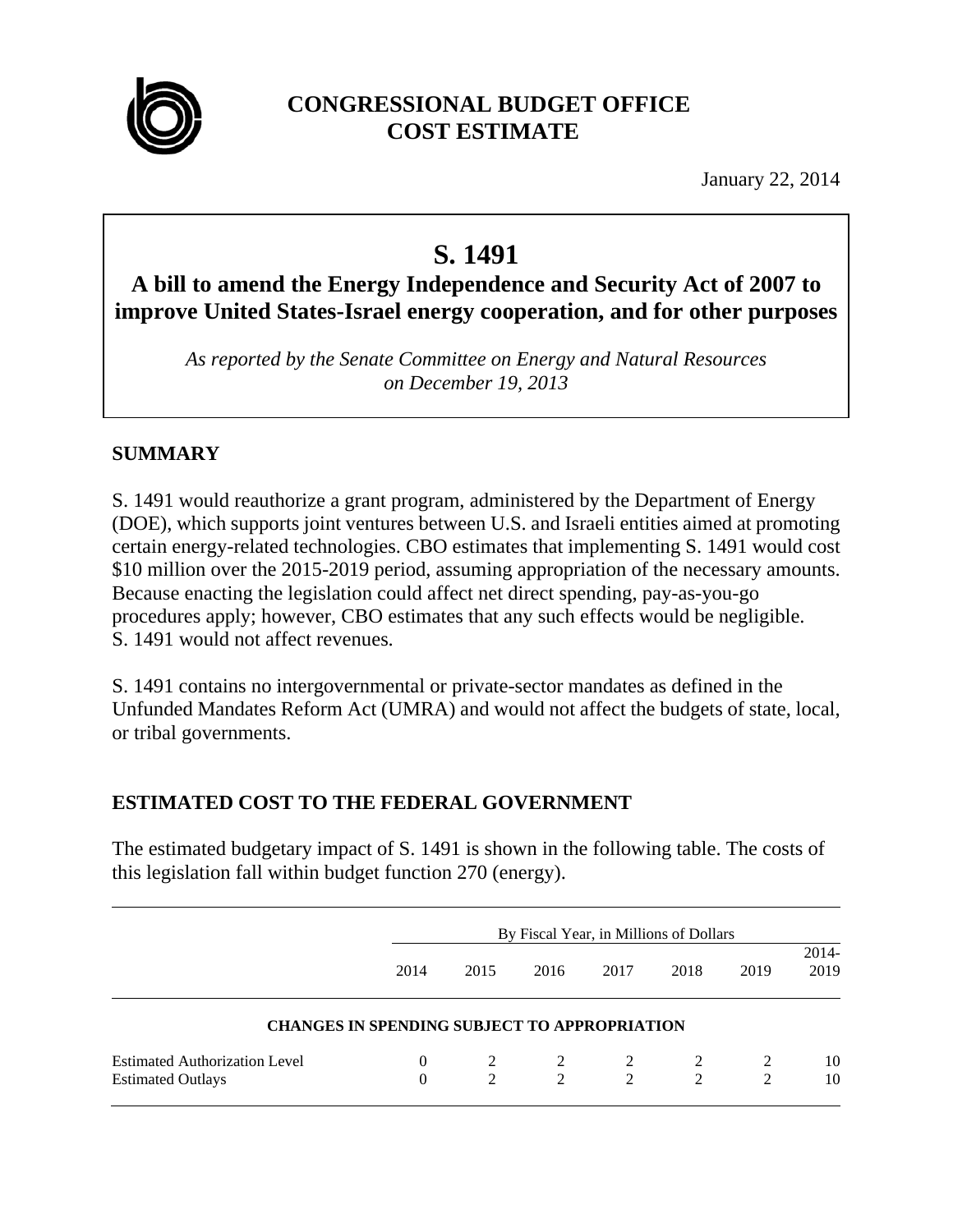#### **BASIS OF ESTIMATE**

For this estimate, CBO assumes that S. 1491 will be enacted in fiscal year 2014. CBO estimates that implementing S. 1491 would cost \$10 million over the 2015-2019 period. We also estimate that enacting the bill would increase both offsetting receipts and direct spending, but that any net changes in direct spending would be negligible.

#### **Spending Subject to Appropriation**

S. 1491 would extend and modify a provision of the Energy Independence and Security Act of 2007 that authorizes DOE to make grants to support joint ventures between U.S. and Israeli government units, businesses, academic institutions, or nonprofit entities to promote certain energy-related technologies. Current law authorizes DOE to provide such grants, through 2014, for projects related to energy-efficient and renewable technologies. S. 1491 would extend DOE's authority to make such grants through 2024 and also expand the types of eligible projects to include those that utilize oil and gas technologies and projects aimed at improving the energy efficiency of certain water treatment technologies. The bill also would authorize DOE to establish a joint United States-Israel Center to support additional energy-related collaboration between the two countries.

According to DOE, appropriations for financial assistance to support energy-related collaboration between the United States and Israel have averaged about \$1.5 million annually over the past five years. CBO estimates that, under S. 1491, DOE would spend slightly more—about \$2 million annually—to continue assistance for projects using energy-efficient and renewable technologies, provide additional assistance for projects utilizing technologies that would become newly eligible for grants under the bill, and established the proposed center to support further collaboration between the United States and Israel.

#### **Direct Spending**

By extending DOE's authority to provide grants to support U.S.-Israeli energy collaboration, the legislation also would extend the agency's authority to accept donations and spend those amounts, without further appropriation, for activities authorized by the bill. Based on information from DOE, CBO estimates that any such donations would be well below \$500,000 in any year, and that any resulting net changes in direct spending would be negligible.